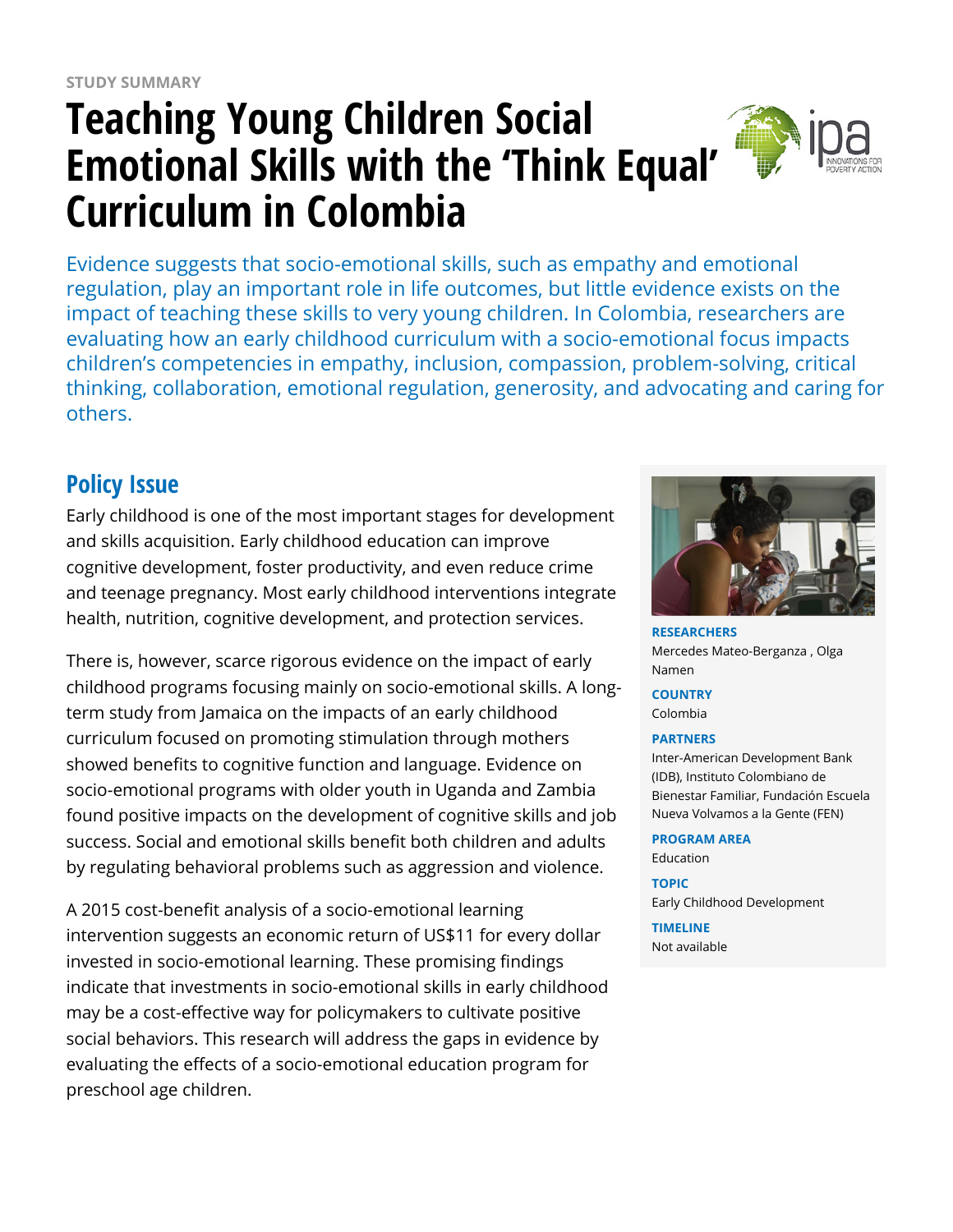### **Evaluation Context**

The development of socio-emotional skills is particularly salient in Colombia given the recent end of the longest armed conflict in Latin America. The conflict has affected all Colombians directly and indirectly through exposure to violence, combat, and kidnappings in person or through media. Early childhood socio-emotional skills development in this context may support building both positive interaction and trust to promote peaceful relationships and the reduction of prejudice and discrimination. These skills play a central role in fostering functioning societies.

In response to the peacebuilding challenges facing Colombia, the Inter-American Development Bank (IDB) launched an intervention through its Early Childhood Development Innovation Fund to enhance the socio-emotional learning of 3 to 5-year-old Colombian children using a structured curriculum called "Think Equal." The Think Equal program--developed in the UK -- promotes best practice quality education, inclusion, and equality in early childhood development and has been used around the world. The implementing partner in this study, Fundación Escuela Nueva, is adapting and translating the Think Equal curriculum to the Colombian context.

In Colombia, the program will focus on the most vulnerable children. The children in the public community nurseries--or Hogares Comunitarios de Bienestar (HCBs)-- selected for the study are in some of the poorest households in Colombia, located in Sincelejo, Santa Marta, Cartagena, Monteria, among other cities. IDB is implementing this program in collaboration with the Colombian Family Welfare Institute (Instituto Colombiano de Bienestar Familiar, ICBF) which serves 1.7 million vulnerable children and their families across the country.

### **Details of the Intervention**

Researchers will evaluate the impacts of the program on children's competencies in empathy, inclusion, compassion, problem-solving, critical thinking, collaboration, emotional regulation, generosity, and advocating and caring for others. Approximately 366 public community nurseries will be randomly assigned into two groups. One group will participate in the Think Equal curriculum, the other will not.

Fundación Escuela Nueva is training the childcare staff--referred to as "community mothers"-- to implement the curriculum in-person and remotely over 30 weeks (three sessions of 30 minutes per week) in HCBs.

Researchers will measure impacts using surveys of parents, community mothers, and children from before and after the intervention. The initial surveys take place in February and March 2021. The follow-up surveys will take place in November and December 2021. The surveys inquire about sociodemographic information, characteristics of the HCBs, perceptions about gender and race stereotypes, teaching practices, parental investments, and socio-emotional skills. In addition, researchers will measure the prevalence of domestic violence and child discipline practices to understand whether children exposed to violence at home are more likely to benefit from learning how to manage their emotions and improve their socio-emotional skills.